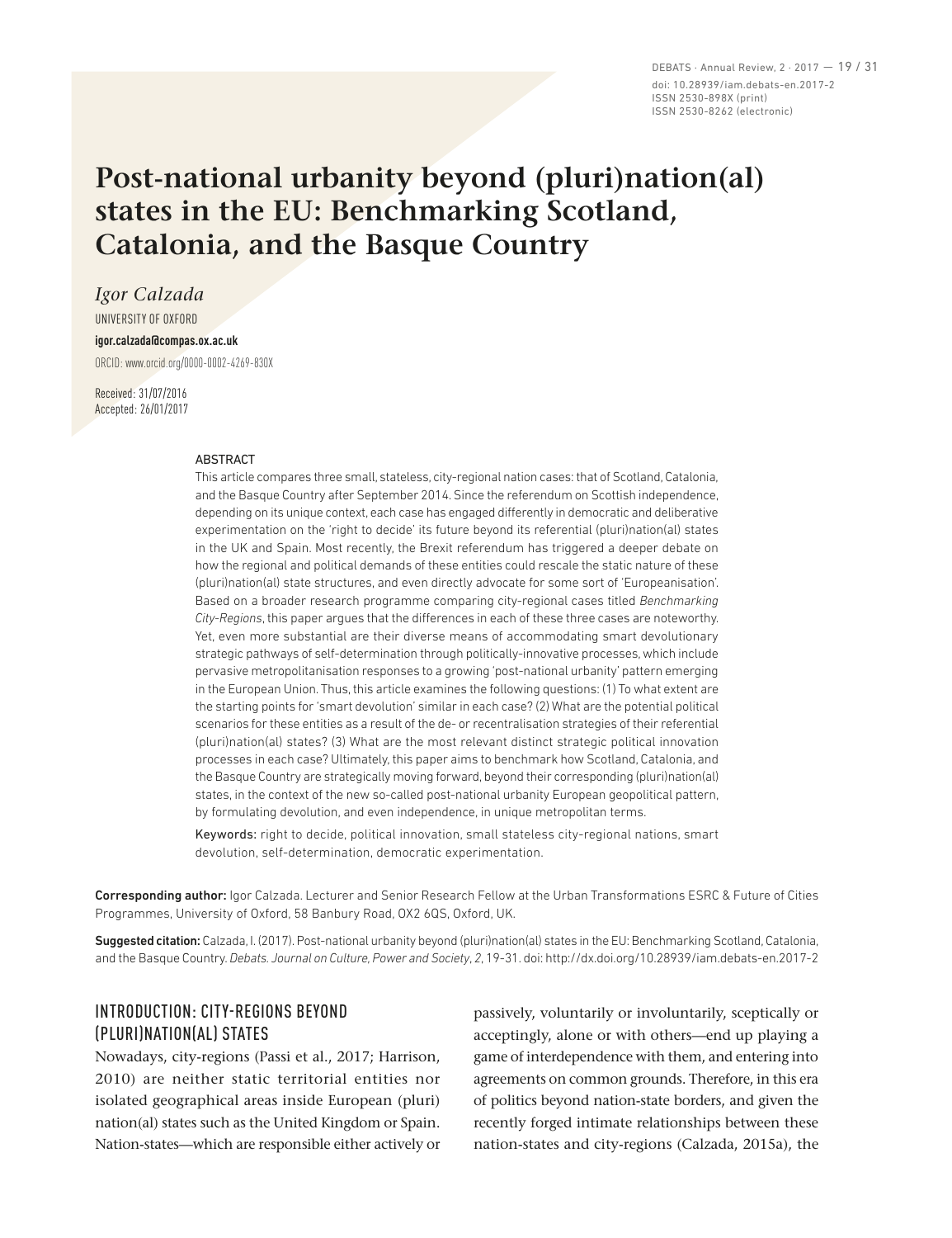hegemonic idea that predominantly considers cityregions as sub-national entities nestled within singular nation-states (Agnew, 2015, p. 120) has been superseded in some small stateless city-regional nations such as Scotland, Catalonia (Colomb et al., 2014), and the Basque Country (Calzada et al., 2015). Indeed, it could be argued that this change was triggered by the development of a new political equilibrium regarding regional-identity confrontations, as an evolutionary step toward rescaling some specific nation-states. As such, two main hypotheses are presented in this article:

- (a) A new political pattern of regionalism characterised by 'smart devolution' (Calzada, 2017; Khanna, 2016; Politics in Spires, 2015; Goodwin et al., 2014) and self-determination claims (Guibernau, 2013), and expressed and embodied via geo-democratic practices such as the 'right to decide' (Barceló et al., 2015; Cagiao and Conde et al., 2016), is emerging in these cases.
- (b) Factors driving the changes in these cases could stem from a 'post-national urbanity' insofar as these small, stateless nations are driven by metropolitan values and therefore advocate a new, socially-progressive political agenda based on 'civic nationalism' and appealing to universal values, such as freedom and equality, in contrast to 'ethnic nationalism' which is zero-sum, aggressive, and draws on race or history to set the nation apart (The Economist, 2016).

It is likely that 2014 will be remembered as the year in which two (pluri)nation(al) states (the UK and Spain) faced rather different debates but which would later result to be similar turning points in their relationships with their corresponding small, stateless, city-regional nations (Friend, 2012). While the UK witnessed a referendum agreed between Prime Minister David Cameron and Former Scottish First Minister Alex Salmond, Spain, whose permanent position is that the Spanish nation-state must remain territorially unified, refused any expression of self-determination (Guibernau, 2013), which eventually resulted in Catalonia's considerable population demanding a referendum (Crameri, 2015). Moreover, the political history of Spain over the last

40 years (BBC Radio 4, 2015) has also given rise to the complex case of the Basque Country city-region, and its attempts to overcome and move past the political violence that dramatically dominated Spain's political scene in the past. In this vein, there is an awakening towards, or at least an interest in, leveraging the Basque Country's self-governance as a procedural model of how the 'right to decide' might be successfully implemented (Barceló et al., 2015; Calzada, 2014).

Nevertheless, the cases in Scotland, Catalonia, and the Basque Country can be depicted in rather different ways. This is the point of departure for this article, which aims to address the trends and rapidly changing balances between small nations (Kay, 2009) and their referential (pluri)nation(al) states (Hennig et al., 2015). Thus, the political history of each small nation and the political statuses they were able to achieve by negotiating with their (pluri)nation(al) states will be explored. This helps to highlight the power relationships in play and establishes the preconditions for future negotiations of the devolution of power from the state level to the regional level. Although this article will focus solely on comparing these three cases, this section will show the eight cases that have been studied as part of the *Benchmarking City-Regions* research programme, funded by Ikerbasque (the Basque Foundation for Science) and the RSA (Regional Studies Association). Specifically, this comparative study consists of eight city-region cases**<sup>1</sup>** and makes reference to their nation-states, as follows: Catalonia (Spain), the Basque Country (Spain and France), Scotland (UK), Reykjavik (Iceland), Oresund (Sweden and Denmark), Dublin (Ireland), Portland (Oregon), and Liverpool and Manchester (UK; Calzada, 2015a).

Focussing on the crux of this paper, we must not only explicitly make new geopolitical readings of these nation-states (Park, 2017; Keating, 2017), but also provide analytical evidence for the interpretation of

 <sup>1</sup> The summary and the outcomes of this study can be read in the following article: Calzada, I. (2015), *Benchmarking Future City-Regions beyond Nation-States*, RSRS Regional Studies Regional Science, 2:1, 350-361, DOI: 10.1080/21681376.2015.1046908. Accessible at: www. cityregions.org, August 31, 2015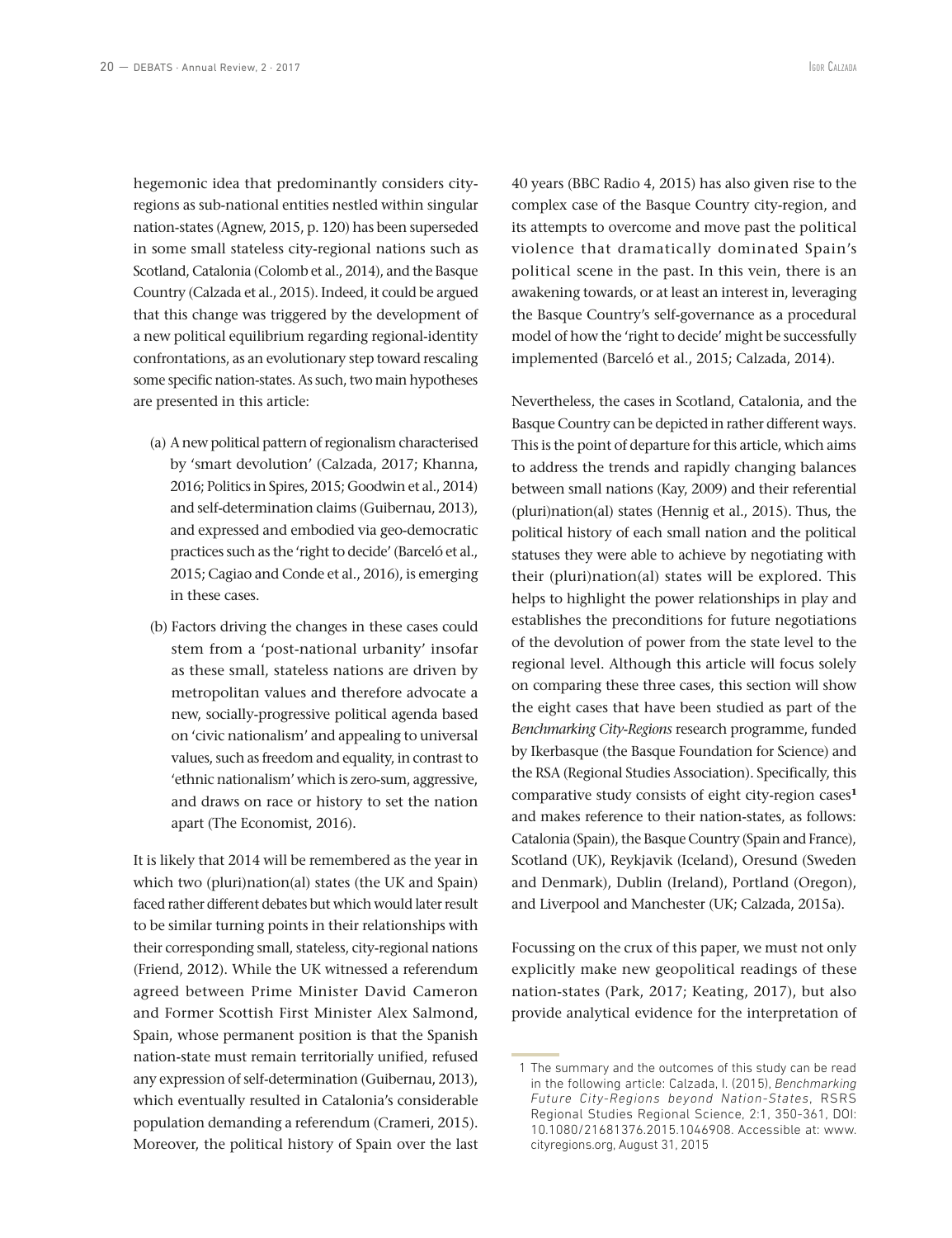the somewhat confusing city-region term (Morgan, 2013) as a specific concept. As such, in this article, the notion of the plurinational state (Requejo, 2015) will be deconstructed from the perspective of city-regional and multi-level governance (Alcantara et al., 2015). Therefore, in order to define a suitable epistemological perspective so that city-regions can be suitably studied, we will focus on cases involving a considerable degree of regional autonomy. Thus, the analysis in this article will incorporate three perspectives: political geography, urban and regional studies, and social innovation studies. As an analytical tool, we will examine the processes of political innovation in the three aforementioned cases.

Nevertheless, the study of city-regions suggests a broader conceptual scope that could cover a range of politically and economically-driven city-regional dynamics (Scott, 2001; Harrison, 2010; Morgan, 2013). Hence, rather than merely defining a region as "an intermediate territorial level, between the state and the locality" (Keating, 1999, p. 9), we will specify the taxonomy of the city-regions we refer to in this article. City-regions can be defined thus: (1) through their tensional power relationships with their counterpart (pluri)nation(al) states; (2) their potential for internal and autonomous management; (3) their ability to externally portray themselves as internationally self-sufficient actors driven by paradiplomacy (Moreno, 2016). Unlike the five cases in the *Benchmarking City-Regions* research programme (Calzada, 2017, in press) the three cases examined in this article all follow this aforementioned taxonomy as 'small, stateless, city-regional nations'.

Therefore, within this preliminary framework, this paper attempts to increase the general understanding of the emergent nature of city-regions as new, dynamic, socio-territorial, networked entities in (pluri)nation(al) state contexts (Herschell, 2015; Harrison, 2010). A recent natural consequence of the post-2008 economic recession was the acceleration of some city-regions' tendencies to highlight politically-driven nationalist devolution strategies in order to move beyond their nation-states (Scotland, Catalonia, the Basque Country,

and Iceland**<sup>2</sup>**), while others steadily continue to implement economically-driven strategies within their nation-states' borders (Oresund, Liverpool/Manchester, Dublin, and Portland). Nevertheless, in both cases, city-regions are widely recognised as pivotal, societal, and political-economic formations that are key to national and international competitiveness and to rebalancing political restructuring processes within and, indeed, beyond nation-states (Ohmae, 1995; Scott, 2001). As Soja (Brenner, 2014, p. 282) recently pointed out:

> [The city-region] represents a more fundamental change in the urbanisation process, arising from the regionalisation of the modern metropolis and involving a shift from the typically monocentric dualism of dense city [*sic*] and sprawling low-density suburbanisation to a polycentric network of urban agglomerations where relatively high densities are found throughout the urbanised region.

Hence, city-regions (Herrschel, 2014) have become a hotly-debated topic in urban and regional political studies (Agnew, 2015) over the past decade. However, relatively few comparisons have been made between diverse city-region cases that trespass their nation-state boundaries, especially because these cases clearly have the potential to reshape the political and economic policies and spatial configurations of their corresponding nation-states. Despite the centrality of city-regions to modern accounts of economic success (Scott, 2001), critics argue that advocates of a new city-regionalism approach overlook the political construction of these entities (Harrison, 2010), beyond their understanding of plurinationalism and nation-state borders (Herschell, 2014). Therefore, the different forms of territorial politics which link city-regionalism with nation-states' innovative visions (Jonas et al. 2016, p. 1) and the need to examine the processes involved in political innovation (as in Scotland, the Basque Country, and Catalonia), led to the identification of 'smart devolution' strategies in relational terms. Furthermore, as Keating (2001, p. 1) argues, "globalisation and European integration have

 <sup>2</sup> The fact that Iceland is a former colony of Denmark plays an important role here.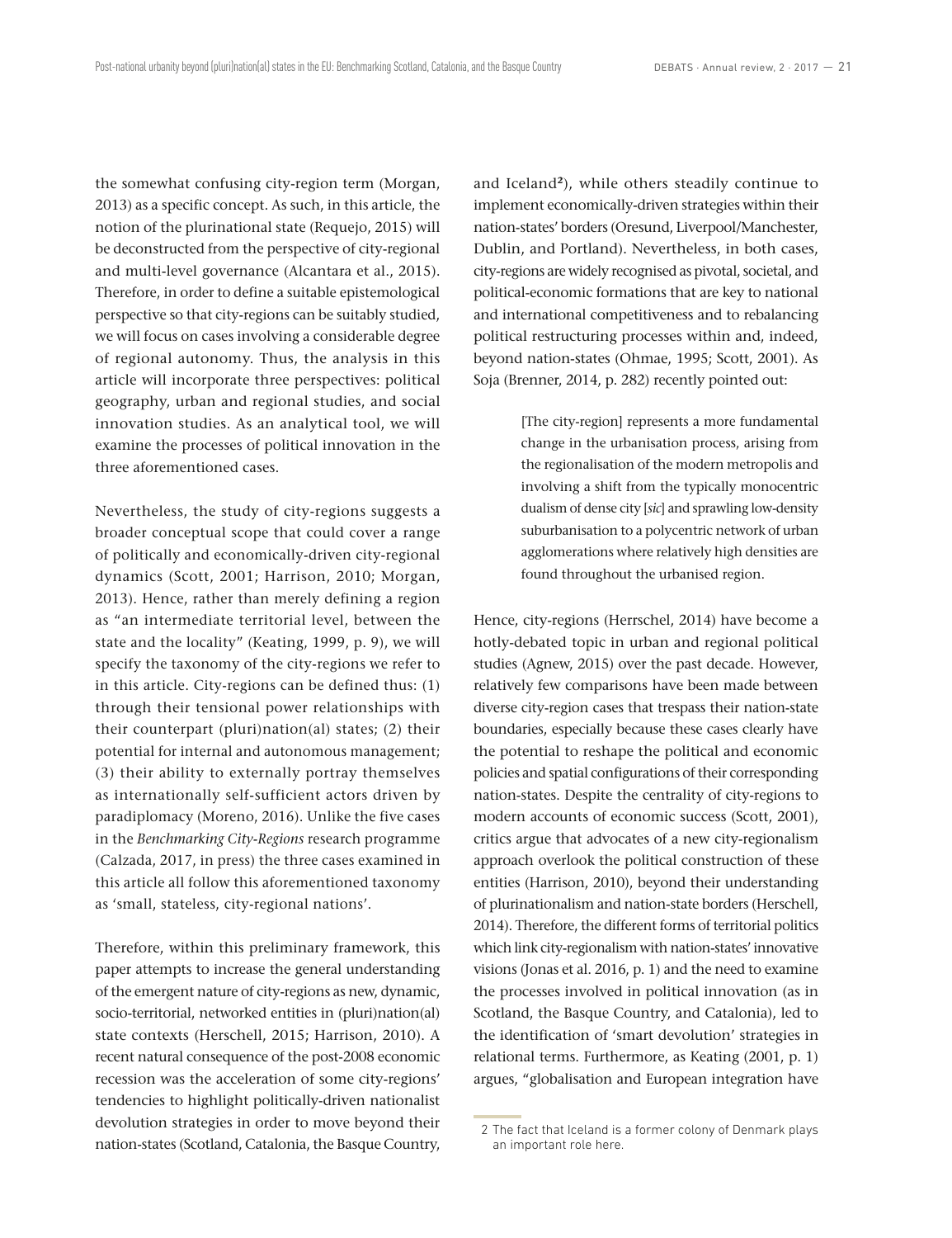established states", a notion that connects directly with city-regions. Similarly, as Khanna (2016, p. 78) more recently noted, "The entire European Union is thus a reminder that local independence movements are not the antithesis of lofty post-national globalism but rather the essential path toward it".

These claims sparked a flurry of research aimed at developing an understanding of nationalistic or non-nationalistic city-regionalism in order to avoid "the ecological fallacy [that] supposes that what is true of some city-regions is true of all city-regions" (Morgan, 2013, p. 1). However, recent work has explicitly focussed on non-nationalistic, state-centric led initiatives such as those in the UK, Germany, and the Netherlands, among other countries (Harrison, 2010, p. 17). Meanwhile, the current pervasive and changing geo-political European context fuelled by 'devolutionist movements'—in other

words, the continuing struggle by (pluri)nation(al) states with new emergent centres of political identity and agency and their resultant quests for consideration of their own specific interests and agendas—is absolutely ignored.

# POST-NATIONAL URBANITY: METROPOLITANISATION BEYOND (PLURI)NATION(AL) STATES

The key idea underlying this article is that the three nationalist city-regions analysed here present unique political-innovation processes as challenging and timely research tasks with regard to the recent 'devolution' claims in the UK and Spain. Nevertheless, generally speaking, city-regions could be seen as emergent networked socio-territorial entities heading in either one strategic direction or another. Consequently, some city-regions are embracing recentralisation within their nation-states,



#### **Figure 1: Pluri(nation)al state and city-region GDP per capita (Euro, 2013)**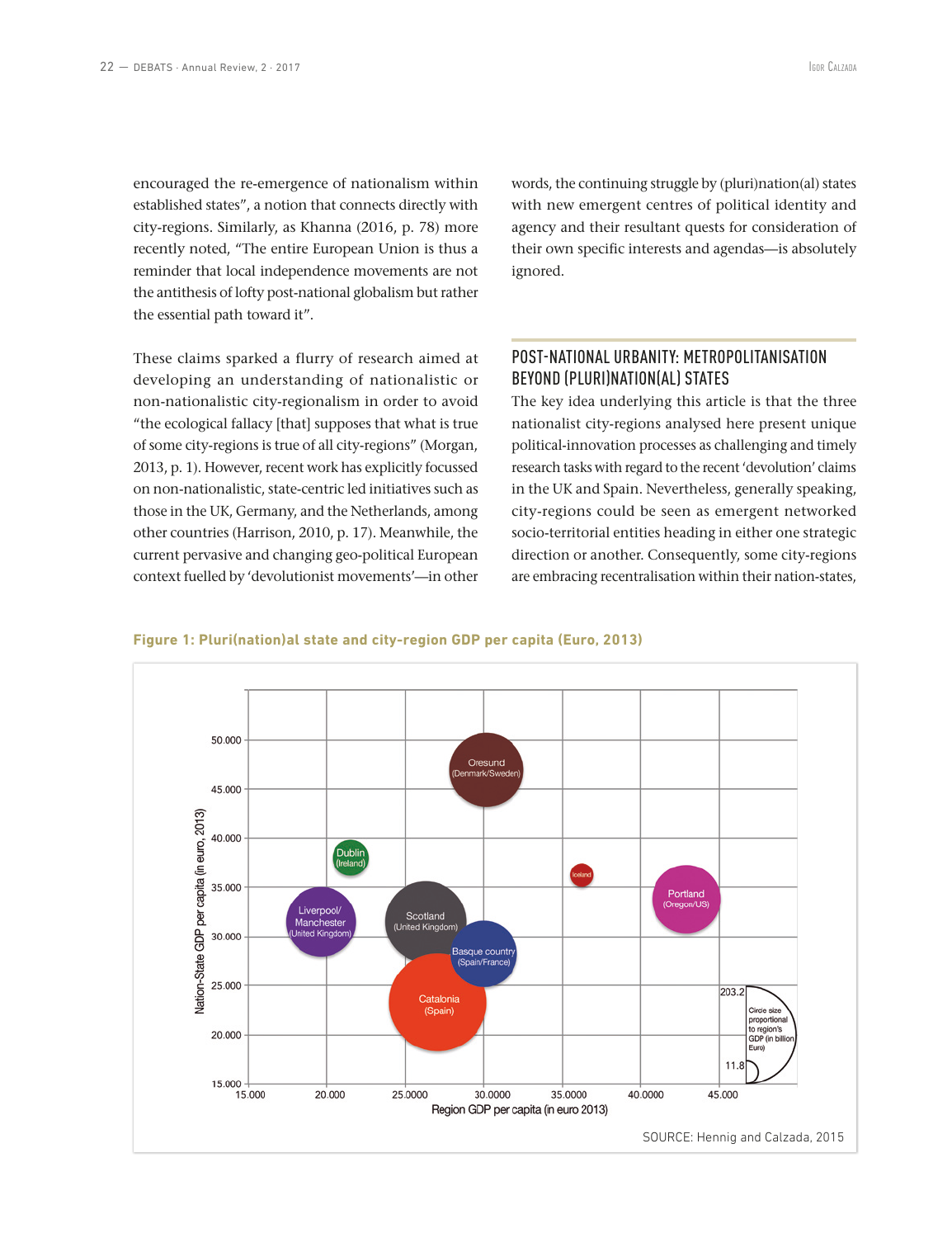while others are vigorously calling for devolution or even independence (i.e., secession, in purely political terms, from their respective nation-states). In this context, factors such as institutional self-sufficiency and economic opportunity are driving city-regions in specific directions by fundamentally transforming their relationship with, and even the nature of, their established nation-states. However, before focusing on our three specific case examples, it is useful to first assess some preliminary general comparative city-region data (Hennig and Calzada, 2015). Thus, figure 1 shows the relationship between nation-state GDP per capita and city-region GDP per capita.

In a nutshell, by investigating the GDP and population contributions of the city-region cases in relation to their plurinational states, we concluded that 'regional political tensions' can be explained when city-regional entities pointedly stand out through some 'alternative' economic, political, or social dynamics that differ significantly from their plurinational states. These regional political tensions should be understood as consequences of natural rescaling processes in their transition into plurinational and nation-states (Brenner, 2009), insofar as they are merely an outcome of a diverse range of political and economic factors that lead city-regions towards new regional equilibrium and order. Thus, this issue can be understood in a context where the city-regions produce a higher GDP and its population contributes more to its corresponding plurinational state. This situation also has many consequences in terms of the tensions surrounding political and economic sovereignty, whether in favour of, or in opposition to, recentralisation or devolution/ independence.

Focussing only on the three small city-regional nations presented in this article, the percentage of each city-region's population and its GDP contribution is disproportionate to that of its referential nation-state on both counts. This is the case in Scotland, which constitutes 8% of the UK population and 9% of the UK's GDP. In Catalonia, one of the main arguments for increased devolution of power is its large contribution to Spain both in terms of population and GDP (16% and 19%, respectively). Similarly, the Basque Country constitutes 6 % of Spain's GDP but 5.5 % of its population (see Table 1), although it does benefit from a self-governing tax agreement (the *Concierto Económico*; Uriarte, 2015) with the Spanish central government.

Notwithstanding this geo-economical evidence-based analysis, we can also argue that within the scope of the European context, these complex dynamics occur through political-innovation processes and

| CITY-REGIONAL<br><b>SMALL NATIONS</b> | POPULATION IN MILLIONS<br>(NATION-STATE %) | <b>GDP CONTRIBUTION RELATED</b><br>TO NATION-STATE (%) |  |
|---------------------------------------|--------------------------------------------|--------------------------------------------------------|--|
| Scotland                              | 5.3(8)                                     | 9                                                      |  |
| Catalonia                             | 7.5(16)                                    | 19                                                     |  |
| Basque Country                        | 2.2(5.5)                                   | 6                                                      |  |

#### **Table 1: Small, stateless, city-regional nation populations and GDP contributions to their referential (pluri)nation(al) states**

i This data relates to the Basque Country side in Spain. The french side is not represented in these figures.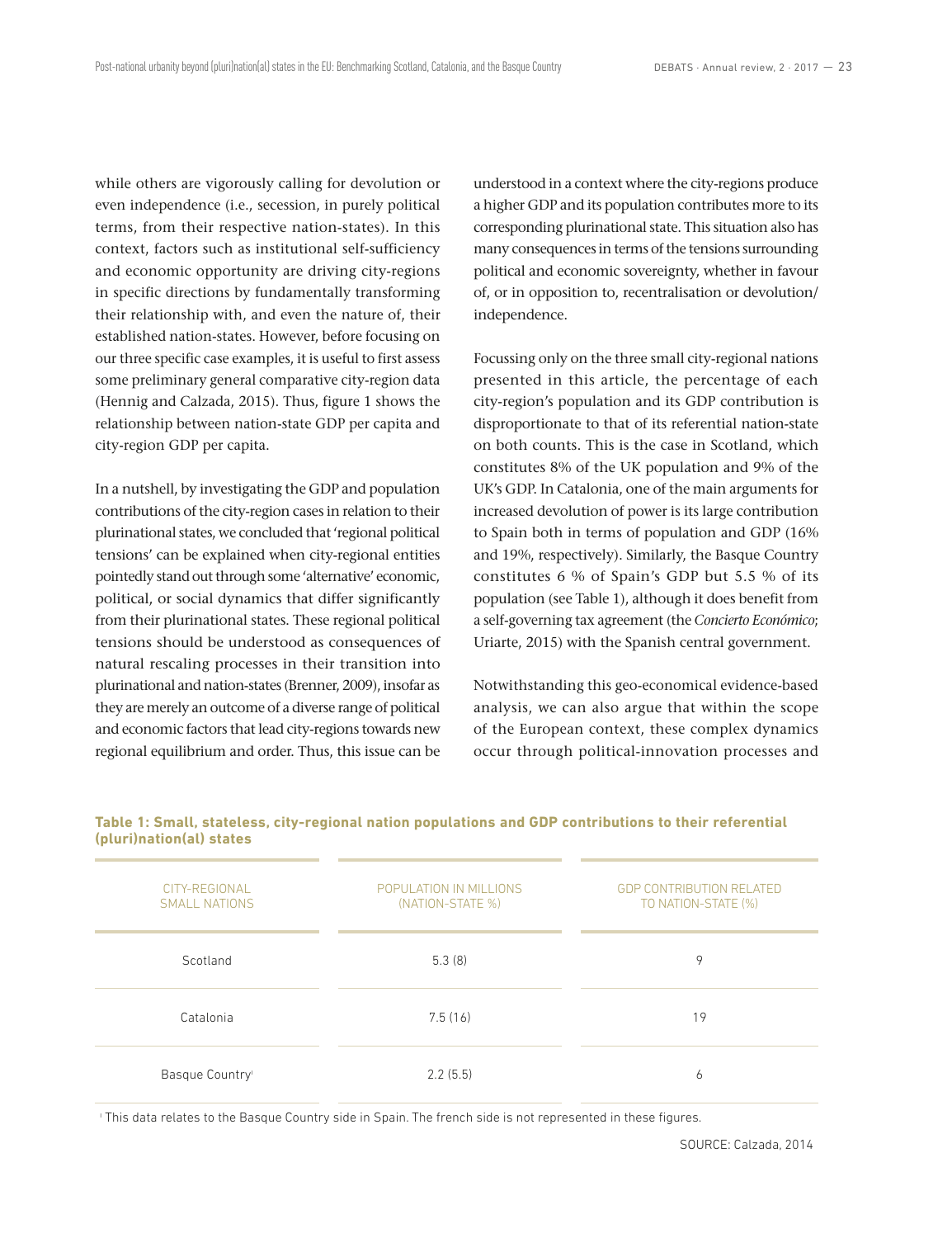smart-devolution strategies, and that these both require further pervasive and qualitative analyses to explain the sources and potential scenarios of this new cityregional order. This so-called post-national urbanity is characterised by a profound rescaling process (Brenner, 2009), in which (pluri)nation(al) states are under huge pressure because of their internal and external structural shifts. 'Post-national' (Sassen, 2002) 'urbanity' (Corijn, 2009) refers to the current pervasive metropolitanisation phenomenon (Katz et al., 2013), which is increasingly shaping the political regional claims in small stateless European nations for the right to decide their own futures and to the potential rescaling processes in some (pluri) nation(al) states such as the UK and Spain.

In fact, globalisation restructures the flow of spaces (Castells, 1996), repositioning cities and regions on a wider scale than just their national environments. At present, Europe's changing refoundational momentum, shaped by small, stateless nations' claims and fuelled by metropolitan dynamics, is both part of, and a reaction to, these pressures. The EU currently regulates at least half of the daily lives of the citizens in 27 of its 28 member states; simultaneously, significant devolution processes are occurring in (pluri)nation(al) states in terms of the transfer of socioeconomic regulatory power in competitive environments to smaller units. As Khanna (2016, p. 63) argues, "Devolution is the perpetual fragmentation of territory into ever more (and smaller) units of authority, from empires to nations, nations to provinces and provinces to cities. Devolution is the ultimate expression of local desire to control one's geography, which is exactly why it drives us toward a connected destiny".

According to Barber (2013), this 'connected destiny' is already happening in cities and regions, rather than between (pluri)nation(al) states. Thus, plurinationalism itself is a term that is at stake between decentralised positions, such as federalism, devolution, secessionism, and recentralisation of state imperatives. Looking at cities and the global-local nexus in the European context, immediately introduces the question of urbanity as a pre- and post-national formation, and therefore as a para-national domain: cities are not just

parts of countries. In the current post-national context, urbanity—made up of city-regions in certain state configurations—is trespassing upon plurinationality in internal geopolitical terms while establishing an uncertain and unpredictable scenario (in external geostrategic metropolitan terms) between small, stateless, city-regional nations, their referential states, and the supranational European Union.

### THE TAXONOMY AND BENCHMARKING OF SMALL, STATELESS, CITY-REGIONAL NATIONS: POLITICAL INNOVATION PROCESSES AND SMART DEVOLUTION **STRATEGIES**

For the purpose of this article, it is difficult to analyse political innovation processes and smart devolution strategies based solely on politically-constructed subjective categories such as nations. According to Benedict Anderson, nations are 'imagined communities', which could be interpreted ethnographically in many different plurinational and cross-border national territories (Moncusí, 2016). Yet, Guibernau (2013, p. 368) provides a wider definition when she defines nations as "a human group conscious of forming a community, sharing a common culture, attached to a clearly demarcated territory, having a common past and a common project for the future, and claiming the right to rule itself". It is, therefore, a subjective construction that could be applied to any nationalistic political idea. Paradoxically, nation-states are the entities which are the most reluctant to accept that they were also built on the basis of 'invention'. In this vein, a BBC Radio 4 programme called *The Invention of Spain* was recently aired, which aimed to provide objective information regarding the controversial debate on the Catalan self-determination strategy, fulfilled in the plebiscitary election of September 27, 2015 (Basta, 2015).

Regarding Catalonia, the Basque Country, and Scotland, the political-innovation processes occurring in such changing contexts reveal that there are separatist challengers to nation-states, even beyond Europe. These make their cases for greater autonomy based not only on identity-based arguments, but also on considerations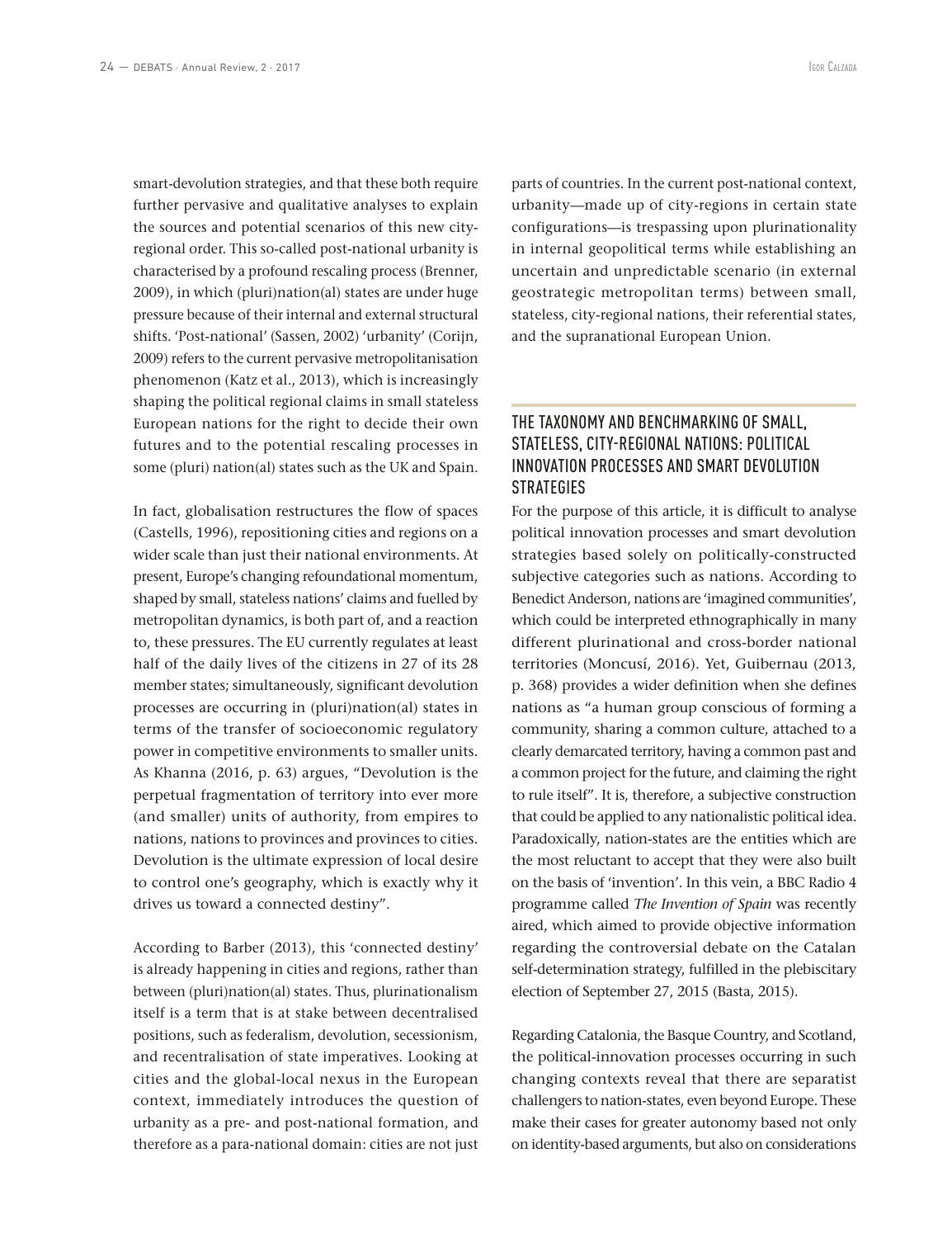of a fair distribution of resources within their nationstates. These three entities have long histories of making claims for increased regional autonomy and have been characterised by already achieving significant degrees of devolution over the past two decades (Colomb, 2014): they each have their own parliaments, governments, and executive leaders. Therefore, by measuring devolution, we mean that power is shared between tiers of government, and the power exercised by the lower tiers—such as regions and provinces—varies across and within (pluri) nation(al) states. In the context of this article, we will use a working definition of political innovations as processes "which allow [it to] going [*sic*] beyond the containerised view of territory, by starting from the political dimension of territories, and by placing and considering innovation and networks in their spatial and historical context without losing sight of the material territoriality" (Calzada, 2015a, p. 354). Despite the fact that the three cases present the same drivers of devolution, not only are their political innovation processes grounded in diverse factors, but their smart devolution claims proceed with different strategies and cover varying dimensions (See Table 2).

In the case of the Basque Country, after suffering from political violence (BBC, 1955), there is remarkable evidence that this era is now being left behind. Evidence-based qualitative data in support of this statement is the fact that an unprecedented summer school event titled *Political Innovation: Constitutional Change, Self-Government, The Right to Decide and Independence* took place in 2015 in San Sebastián (Calzada et al., 2015). The event showed that political parties were pursuing a normalised context in which to express projects without the threat of political unrest and violence. Thus, there has been intense and committed effort from institutions and civic society to cure the wounds of political violence. Indeed, devolution claims may not be radicalised but, the self-government status rooted within the population itself has deliberately engaged in further city-regional devolution. In line with the citizens' willingness, the Basque autonomy and Navarra Statutory Community have full fiscal powers as a consequence of the economic agreement (the *Concierto Económico*) with the nation-state, the source of the Basque Country's historic self-government system. Similarly, it can be argued that after this political devolution, the Basque Country has presented remarkable public policy (in terms of education and health, among other issues) insofar as the regional political parties determine strategic discourse. Due to the increasing presence of Basque institutions stemming from institutional bolstering instruments, in place for the past 36 years, since the implementation of the Guernica autonomy Statute, institutions have been the principal leaders of this autonomist strategy. In regard to the political innovation processes currently driving Basque society, we could summarise the current situation as post-violence political momentum. Thus, the devolution agenda may have some 'smart' modifications as a consequence of the acceleration of these processes.

Scotland is recognised as a constituent nation of the UK, an issue that contrasts with the "indivisibility [*sic*] unity of the Spanish nation" that is the principal source of conflict in the case of Catalonia. Scottish autonomy is newly developed; it was established by the Scotland Act implemented by the New Labour Government of 1998 and which led to the election of the first Scottish Parliament in May 1999 and the formation of a new, devolved Scottish Government in charge of a wide range of policy fields, including health care, education, and energy. Thus, Scotland has slowly been gaining more political and policy devolution, fuelled by the new Scottish Government. This is the same Government that held the 2014 independence referendum (Geoghegan, 2015) and obtained 56 out of 59 Scottish MPs in the 2015 UK general election. However, the Scottish public's appetite for increased independence will ultimately be derived from achieving greater levels of trust in Holyrood than in Westminster, even beyond claims for further fiscal devolution. Furthermore, even though independentists were defeated by a very short margin (45% in favour of independence versus 55% opposed to it), the rationalised way in which the independence debate was run featured intelligent discourse and constructive identification of the pros and cons (BBC News, 2014). Hence, we could argue that, based on many other assessments (Hazell, 2015), the September 2014 referendum and the recently confirmed Brexit vote established a turning point, not only in Scotland and the UK, but also for devolutionist processes elsewhere.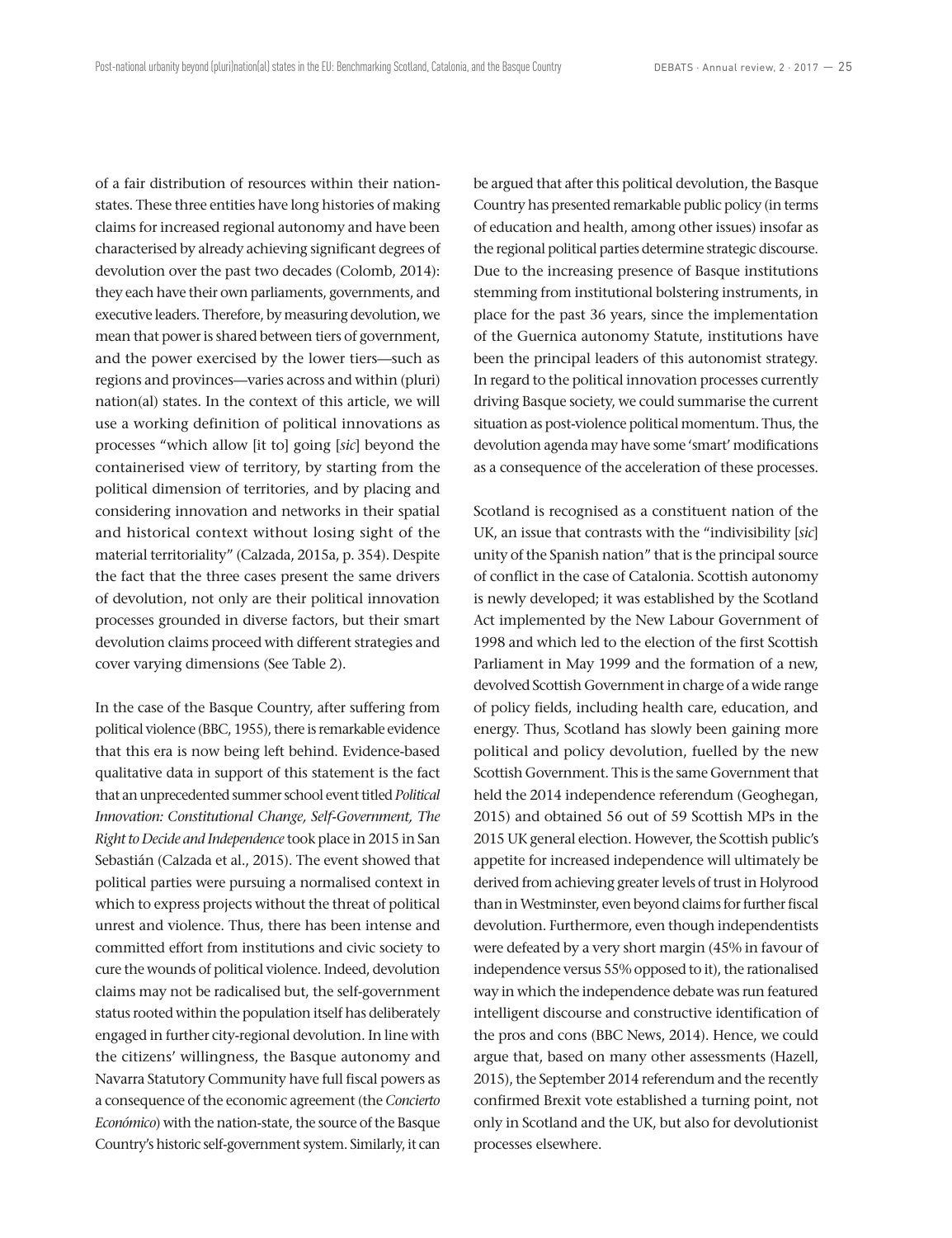Finally, the pro-independence parties in Catalonia framed the 2015 Catalan regional election, held on 27 September, as a proxy for an independence referendum (Martí et al., 2015). Since then, the new Catalan Government aims to declare independence within 18 months by unplugging Catalonia's institutional structures from Spain. In 2006, a new Statute of Autonomy of Catalonia was approved by the Spanish Parliament, the Catalan Parliament, and a popular referendum in Catalonia, but it was immediately challenged in the Spanish Constitutional Court by the right-wing, unionist *Partido Popular*. In 2010, the Constitutional Court published its sentence on the Statute of Autonomy, having culled significant parts of the text. This led to massive demonstrations in Catalonia. The 'Catalanist' feeling, though not directly secessionist, became one of independentism, even though the Catalan political profile could have been described as federalist up to this point (Serrano, 2013). The so-called right to decide (Cagiao and Conde, 2016; Requejo, 2015; Calzada, 2014) became the key motto of the secessionist and federalist demonstrators, increasing tensions between the Catalan city-regional nation and the Spanish (pluri)nation(al) state**<sup>3</sup>**. It should be noted that the lack of respect for the fiscal devolution claim led federalists/Catalanists/ seccesionists to the organisation of anticipated regional elections in November 2012, leading, in turn, to political parties supporting the right to decide and the self-determination of Catalonia, which now represents nearly two-thirds of the Catalan Parliament. Catalonia's strategy is focused not only on obtaining policy, political, and fiscal devolution, but also on creating it is own state that will be 'directly' integrated with the EU member states' structure (Politico, 2017).

### FINAL REMARKS: TOWARDS AN AGE OF SMART DEVOLUTION IN THE EU?

This article benchmarks a taxonomy for three 'small, stateless, city-regional nation' cases (Scotland, Catalonia, and the Basque Country) within a growing metropolitan European context (OECD, 2015), which encompasses the politically-innovative processes they used in attaining smart devolution strategies from their constitutive (pluri)nation(al) states—the UK and Spain. This article sets out some interpretations of self-determination and democratic experimentation for all three cases, using the EU as a supranational and geopolitical frame of reference. In this direction, as Connolly (2013) and Avery (2014) argue, independentism or secessionism is a living issue in today's Europe, and is the consequence of two main factors. First, the effects of the post-2008 recession brought about broader processes of territorial transformation and re-scaling in the context of welfare-state reforms. Second, the 'denaturalisation' of nation-state space is a process that reveals that stakeholders may still share a space but that they have no common interests as to how to order that space, in the broader sense of the term.

Regarding the European metropolitan dimension, authors such as Bourne (2014), Muro et al. (2016), and Moreno (2015) have investigated the role of the future EU memberships of these three cases, as potential new states, in debates on the advantages and disadvantages of devolution, secession, or even independence. However, paradoxically, the EU's structure may stimulate support for an independent state while discouraging acts of secession. In fact, insofar that the EU could provide a complex web of opportunities and constraints for approximately 20 significant proand anti-independence or devolution movements, it is likely to remain implicated in secession processes (Bourne, 2014, p. 95). These can be considered as

<sup>3</sup> The use of the term *(pluri)nation(al) states* attempts to highlight, especially in this sentence, but also throughout the article, the lack of a plural and diverse understanding of the state territory. As such, the post-national urbanity pattern pervasively depicts the centralistic resistance of the Spanish nation-state by being reluctant to articulate a federal configuration in the 21st century, as authors such as Moreno argue.

<sup>4</sup> http://www.politico.eu/article/president-of-catalonia-vowsto-go-ahead-with-independence-vote-referendum-spain

<sup>5</sup> The grassroots movements in favour of the 'right to decide' in the Basque Country is called *Gure Esku Dago*, which means 'In Our Hands'. www.gureeskudago.eus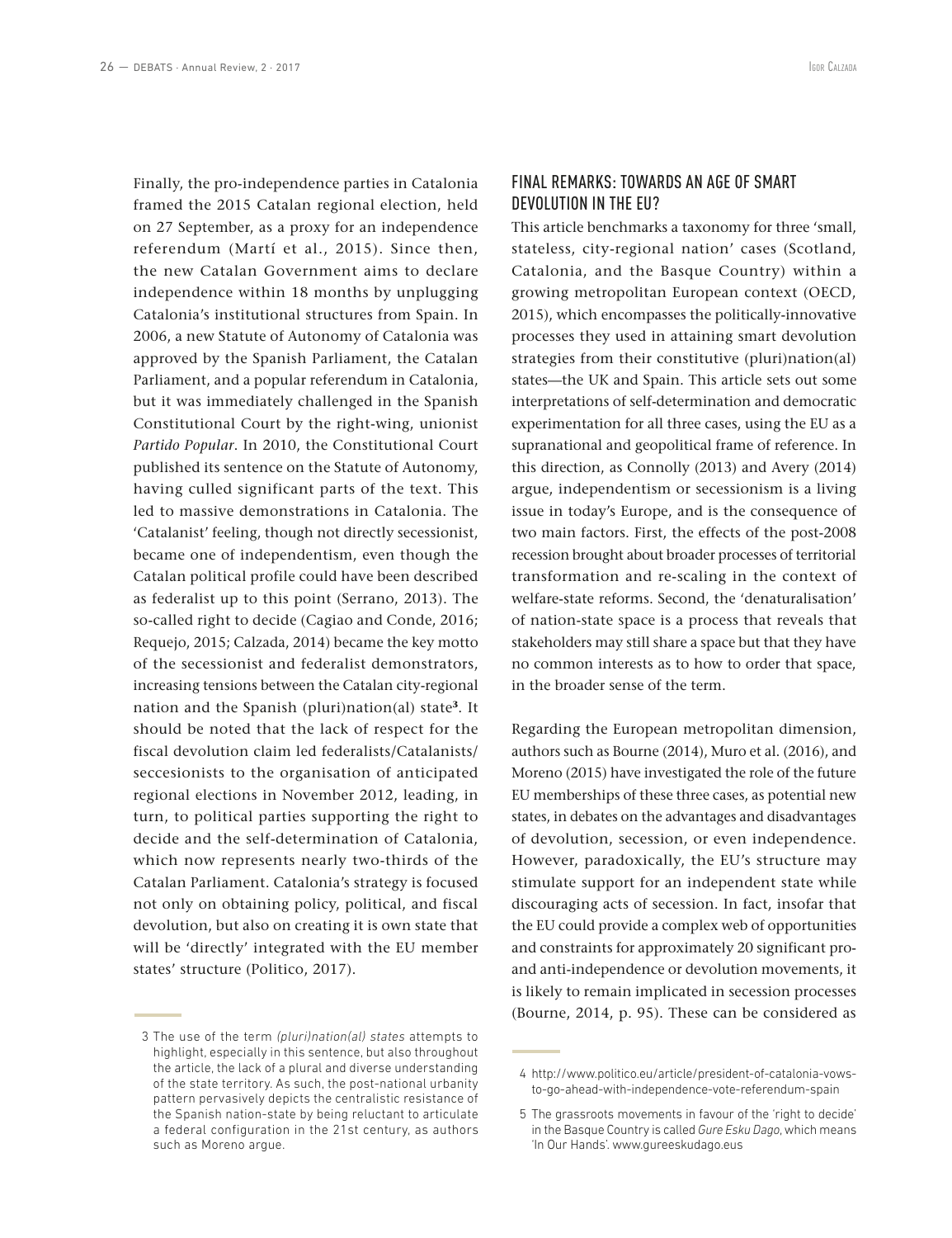#### **Table 2: The taxonomy and benchmarking of small, stateless, city-regional nations**

TAXONOMY AND BENCHMARKING OF SMALL, STATELESS, CITY-REGIONAL NATIONS

|                                                                                                                                                                                                   | <b>BASQUE COUNTRY</b>                                                                                                                                                                                                                                                                                                                                                                                                                                                                                                                                                                                                                   | <b>SCOTLAND</b>                                                                                                                                                                                                                                                                                                                                                                                                                                                                                         | CATALONIA                                                                                                                                                                                                                                                                                                                                                                                        |
|---------------------------------------------------------------------------------------------------------------------------------------------------------------------------------------------------|-----------------------------------------------------------------------------------------------------------------------------------------------------------------------------------------------------------------------------------------------------------------------------------------------------------------------------------------------------------------------------------------------------------------------------------------------------------------------------------------------------------------------------------------------------------------------------------------------------------------------------------------|---------------------------------------------------------------------------------------------------------------------------------------------------------------------------------------------------------------------------------------------------------------------------------------------------------------------------------------------------------------------------------------------------------------------------------------------------------------------------------------------------------|--------------------------------------------------------------------------------------------------------------------------------------------------------------------------------------------------------------------------------------------------------------------------------------------------------------------------------------------------------------------------------------------------|
| (A) POST-NATIONAL<br>$URBANITY =$<br><b>METROPOLITANISATION</b>                                                                                                                                   | · Network of cities: Bilbao, San Sebastián,<br>Vitoria, Pamplona, and Bayonne.<br>· Established fiscal, irregular policy,<br>and political asymmetric devolution<br>in three administrative entities (Basque<br>autonomy, the Statutory Community<br>of Navarre, and the Basque Country).<br>• Fixed by institutions                                                                                                                                                                                                                                                                                                                    | • Network of cities: Glasgow, Edinburgh, • Network of cities <sup>6</sup> : Barcelona,<br>Inverness, Aberdeen, and Dundee.<br>• Gradual policy and limited political<br>devolution.<br>· Fuelled by governments.                                                                                                                                                                                                                                                                                        | Tarragona, Girona, and Lleida.<br>• Constrained political devolution<br>and banned fiscal devolution.<br>• Driven by civic society.                                                                                                                                                                                                                                                              |
| (B) POLITICAL<br>INNOVATION PROCESSES                                                                                                                                                             | Post-Violence Politics                                                                                                                                                                                                                                                                                                                                                                                                                                                                                                                                                                                                                  | Rationalised Dialectic: Bilateralism                                                                                                                                                                                                                                                                                                                                                                                                                                                                    | Antagonistic Dialectic:<br>Unilateralism                                                                                                                                                                                                                                                                                                                                                         |
| (C) SMART DEVOLUTION STRATEGIES                                                                                                                                                                   |                                                                                                                                                                                                                                                                                                                                                                                                                                                                                                                                                                                                                                         |                                                                                                                                                                                                                                                                                                                                                                                                                                                                                                         |                                                                                                                                                                                                                                                                                                                                                                                                  |
| $Q1$ :<br>To what extent is the<br>starting point of each<br>city-regional small<br>nation's devolution<br>similar in terms of<br>governance, history,<br>and policies?                           | • 1979: Guernica Statute of Autonomy<br>with fiscal, political, and policy<br>devolution.<br>· 2016: A new political status update<br>requires the articulation of the right<br>to decide beyond legal instruments,<br>after the regional elections on<br>September 25.                                                                                                                                                                                                                                                                                                                                                                 | · 2014: The independence referendum<br>held on September 18 was a turning<br>point in the fiscal devolution within<br>the UK.<br>• The EU referendum led Scotland to<br>implement a second independence<br>referendum.                                                                                                                                                                                                                                                                                  | • 2010: the Spanish Constitutional<br>Court invalidated the<br>democratically-achieved 2006<br>Statute of Autonomy of Catalonia.<br>• November 9, 2014: A non-binding<br>self-determination referendum<br>was organised.<br>· September 27, 2015: A plebiscitary<br>election with a unity list in favour<br>of yes was announced.                                                                |
| Q2:<br>What are the potential<br>political scenarios<br>for each city-regional<br>nation as a result of<br>the de/recentralisation<br>attitude of its<br>referential (pluri)<br>nation(al) state? | • General elections determined the<br>Basque Nationalist Party (Partido<br>Nacionalista Vasco; PNV) and Euskal<br>Herria Bildu political party strategies<br>to suggest the content of an<br>application for the 'right to decide'<br>and whether or not to link itself<br>to constitutional changes.<br>• Regional elections become immune to<br>potential changes in the political status<br>of the Basque city-region in terms of its<br>relationship with the Spanish nation-state.                                                                                                                                                 | · 2015: The Election of 56 Scottish National<br>Party MPs in Westminster represented a<br>powerful force for renegotiating further<br>devolution beyond the Smith powers; 50<br>amendments were also recently presented<br>in the House of Commons before Art. 50<br>was implemented to trigger Brexit.<br>• Implementation of a second<br>independence referendum is dependent<br>on the UK's membership of the EU (as<br>the opportunity for legitimate secession<br>by the Scottish National Party). | · September 27, 2015: Elections<br>were uncertain, but the yes vote<br>gathered international focus.<br>• Regardless of the outcome, the<br>key issue remains pending; as<br>long as yes wins, what will be the<br>role of Catalonia within the EU?<br>(see next section: Final remarks).                                                                                                        |
| Q3:<br>What are the most<br>relevant strategic<br>political innovation<br>processes occurring<br>in each case?                                                                                    | . Without a doubt, the leading politically-<br>innovative process was the achievement<br>of peace. Regardless of the cause, a<br>pluralistic approach to Basque society<br>should be required to articulate a<br>bottom-up and top-down 'right to decide'.<br>• The following questions are pending binding<br>consultation or a referendum: Which<br>pending power correlations would implement<br>a popular vote on this question? and How<br>will be the Basque Country organise a<br>deliberative experimental consultation as the<br>highest democratic level that quarantees the<br>coexistence of a range of political projects? | • It is noteworthy that even after<br>the independence referendum, a<br>large majority of the public expressed<br>opinions that the referendum implied<br>a new turning point in Scottish politics.<br>The positive influence of the debate<br>among the citizens has increased<br>trust in politics and the importance<br>of devolution in its citizen's daily lives.                                                                                                                                  | • The most striking point in the<br>Catalan devolution dynamic is<br>the way the yes campaigners are<br>dealing with their differences.<br>A diverse range of important<br>stakeholders including<br>politicians, activists, academics,<br>business people, entrepreneurs,<br>public managers, public figures,<br>and others, are portraying<br>themselves as a collective plural<br>leadership. |

SOURCE: Adapted from Calzada, 2015b

<sup>6</sup> The inclusion of Valencia, the Balearic Islands, and some parts of Aragon, Roussillon in France, the Principality of Andorra, and the city of Alghero in Sardinia (Italy) should also be considered, in order to fully establish the nationalistic vision of the '*Paisos Catalans*'.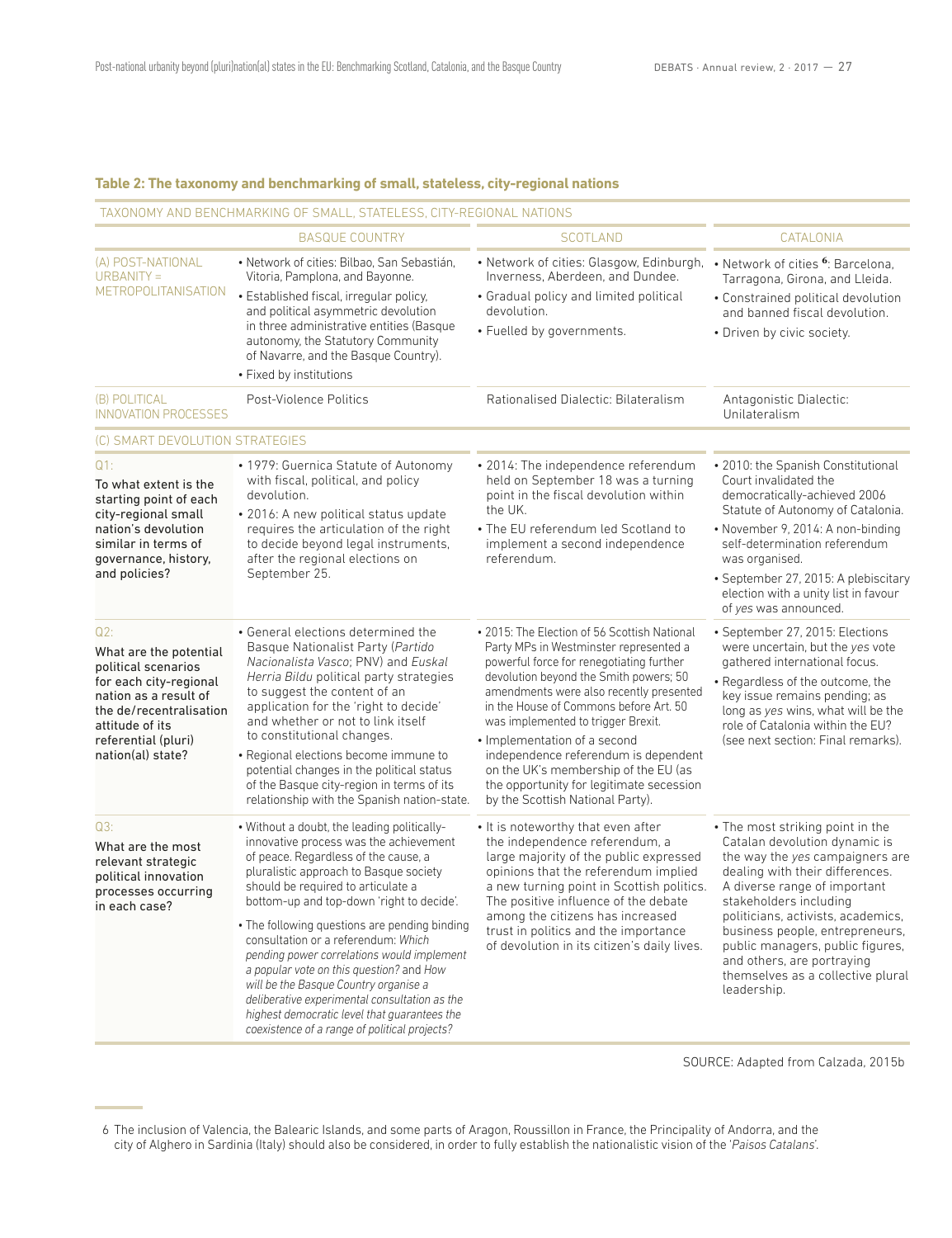arguments about 'Europeanisation' or the ways in which European integration affects politics, policies, and institutions within interdependencies between current European (pluri)nation(al) states and small, stateless, city-regional nations.

Highlighting this timely issue**<sup>4</sup>**, Herrschell (2015) suggests that the European Union's regional policy and multi-level arrangements of governance have provided an important instrumentarium for such politically-innovative activities, on the basis of growing metropolitan consciousness regarding places that 'matter', and that are willing to take their decisions and their political futures "in[to] their hands"**<sup>5</sup>**. Similarly, these dialectics may vary in nature depending on the respective power and influence of the relevant players. The outcome is a complex, multilevel, continuously re-negotiated, composite political identity that can express itself through local, regional, or 'national' narratives and implement the so-called right to decide through remarkably diverse, deliberative experimentation exercises.

However, the current context requires the EU's adoption of an anticipative and active role within its policies and programmes so as to reinstate what we could call 'smart devolution'. This refoundational momentum of the EU should deal with the tensions between the small, stateless, city-regional nations (such as those in Scotland, Catalonia, and the Basque Country) and their corresponding (pluri)nation(al) states. As we have seen, such states depict different

democratic articulations in order to accommodate territorial diversity, and as Connolly (2013, p. 12) points out, the EU will play a leading role in determining the outcomes of Scottish, Catalan, and Basque nationalist claims. However, he also adds that devolution, and the rights to secession and self-determination, as currently understood in international law, provide little in the way of guidance for addressing separatist claims in Europe's stateless nations or, for that matter, other parts of the world. He continues on to say that in Europe, self-determination claims will increasingly be dealt with through the institutions of the EU as a part of the ongoing push and pull among EU member states and city-regions. Whether this results in 'Independence in Europe', or some form of accommodation that stops short of secession, remains to be seen. In the same vein, reinforcing Connolly's suggestion, Khanna (2016, pp. 67-68) reflects and concludes on the nature of self-determination thus:

> Self-determination should be seen as 'pre-legal' in the sense that it reflects the will of peoples rather than the international law's bias toward existing states. [...] Self-determination is a sign not of backward tribalism but of mature evolution. We should not despair that secessionism is a moral failure, even if it recognises innate tribal tendencies. A devolved world of local democracies is preferable to a world of large pseudo-democracies. Let the tribes win.

#### **REFERENCES**

- Alcantara, C., Broschek, J., and Nelles, J. (2015). Rethinking Multilevel Governance as an Instance of Multilevel Politics: A Conceptual Strategy. *Territory, Politics, Governance*, *4*(1), 33-51. doi: 10.1080/21622671.2015.1047897
- Barber, B. (2013). *If Mayors Ruled the World: Dysfunctional Nations, Rising Cities*. New Haven: Yale University Press.
- Barceló, M., Corretja, M., González, A., López, J., and Vilajosana, J. M. (2015). *El derecho a decidir: Teoría y práctica de un nuevo derecho*. Atelier: Barcelona.
- Basta, K. (2015). *Whatever the result of the Catalan elections, both Catalonia and Spain are now entering uncharted territory*. Accessed on the 3rd of April 2017 at http://blogs.lse.ac.uk/europpblog/2015/09/22/whatever-the-result-of-thecatalan-elections-both-catalonia-and-spain-are-now-entering-uncharted-territory

Agnew, J. (2015). Unbundled territoriality and regional politics. *Territory, Politics, Governance*, *3*(2), 119-123. doi: 10.1080/21622671.2015.1031580

Avery, G. (2014). *Independentism and the European Union*. Brussels: European Policy Centre.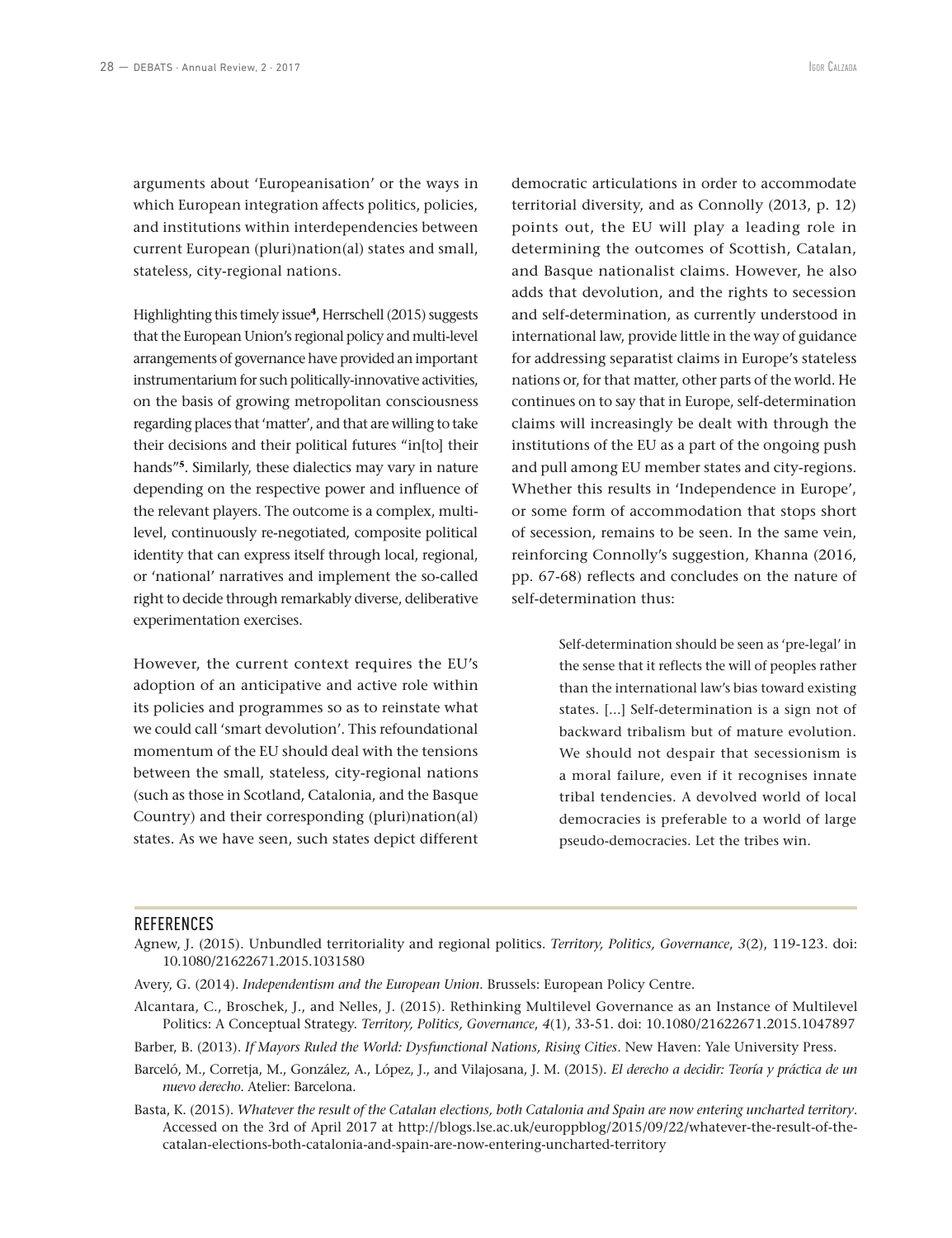- BBC News (2014). *Scotland Decides Scotland Votes No*. Accessed on the 3rd of April 2017 at http://www.bbc.co.uk/ news/events/scotland-decides/results
- BBC (1955). *The Land of the Basques by Orson Wells* [vídeo]. Accessed on the 5th of April 2017 at https://www.youtube. com/watch?v=hJlKx3NPuts
- BBC Radio 4 (2015). *The Invention of Spain*. Accessed at http://www.bbc.co.uk/programmes/b01nk276
- Bourne, A. K. (2014). Europeanization and Secession: The Cases of Catalonia and Scotland. *Journal on Ethnopolitics and Minority Issues in Europe. 13*(3), 94-120. Accessed on the 3rd of April 2017 at http://www.ecmi.de/fileadmin/ downloads/publications/JEMIE/2014/Bourne.pdf
- Brenner, N. (2009). Open questions on state rescaling. *Cambridge Journal of Regions, Economy and Society, 2*, 123-139. doi: 10.1093/cjres/rsp002
- Brenner, N. (2014). *Implosions / Explosions*. Berlin: Jovis. Accessed on the 7th of April 2017 at http://urbantheorylab.net/about/
- Cagiao, J., y Ferraiulo, G. (2016). *El encaje constitucional del derecho a decidir: un enfoque polémico*. Madrid: Catarata.
- Calzada, I. (2014). The Right to Decide in Democracy between Recentralisation and Independence: Scotland, Catalonia and the Basque Country. *Regions, 296*(4), 7-8. doi: 10.1080/13673882.2014.11431613
- Calzada, I. (2015a). Benchmarking Future City-Regions beyond Nation-States. *Regional Studies Regional Science, 2*(1), 350-361. doi: 10.1080/21681376.2015.1046908
- Calzada, I. (2015b). *Postindependence*. San Sebastián: Translokal Academic Entrepreneurship.
- Calzada, I. (2017). *Benchmarking City-Regions*. Regions and Cities Series. London / New York: Routledge. Work in progress.
- Calzada, I., and Bildarratz, J. (ed.). (2015). *Political Innovation: Constitutional Change, Self-Government, The Right To Decide & Independence*. San Sebastián: Translokal Academic Entrepreneurship.
- Castells, M. (1996). *The Rise of the Network Society*. Oxford: Wiley-Blackwell.
- Colomb, C., Bakke, K., and Tomaney, J. (2014). *Shaping the Territory in Scotland, Catalonia and Flanders* (Working Paper, 5). London: UCL European Institute.
- Connolly, C. K. (2013). Independence in Europe: Secession, Sovereignty and the European Union (Report for the US Department of Justice). *Duke Journal of Comparative & International Law, 24*, 51-105.
- Corijn, E. (2009). Urbanity as a Political Project: Towards Post-national European Cities. En L. Kong, y J. O'Connor (eds.), *Creative Economies, Creative Cities: Asian-European Perspectives, GeoJournal Library, 98*, DOI: 10.1007/978-1-4020-9949-6\_13
- Crameri, K. (2015). Do Catalans have 'the right to decide'? Secession, legitimacy and democracy in twenty-first century Europe. *Global Discourse*, *6*(3), 423-439. doi: 10.1080/23269995.2015.1083326
- Friend, J. W. (2012). *Stateless Nations: Western European Regional Nationalisms and the Old Nations*. Palgrave: Macmillan.
- Geoghegan, P. (2015). *The People's Referendum: Why Scotland Will Never Be the Same Again*. Edinburgh: Luath Press Limited.
- Goodwin, M., Jones, M., and Jones, R. (2012). *Rescaling the State: Devolution and the geographies of economic governance*. Manchester: Manchester University Press.
- Guibernau, M. (2013). Secessionism in Catalonia: After Democracy. *Ethnopolitics: Formerly Global Review of Ethnopolitics*, *12*(4), 368-393. doi: 10.1080/17449057.2013.843245
- Harrison, J. (2010). Networks of connectivity, territorial fragmentation, uneven development: the new politics of city-regionalism. *Political Geography, 29*(1), 17-27.
- Hazell, R. (2015). *Devolution and the Future of the Union*. London: The Constitution Unit UCL.
- Hennig, B. D., and Calzada, I. (2015). In Focus: Regions between Recentralisation and Independence. *Political Insight*. *6*(1), 20-21. doi: 10.1111/2041-9066.12083
- Herrschel, T. (2014). *Cities, State and Globalisation: City-Regional Governance in Europe and North America*. Oxon: Routledge.
- Herrschel, T. (2015). The Metropolitanisation of Nationality? City-regions, autonomy and the territorial state. *Politics in Spires*. Accessed on the 6th of March 2017 at http://politicsinspires.org/metropolitanisation-nationality-cityregions-autonomy-territorial-state
- Herszenhorn, D. M, and Burchard, H. von der (24 of January 2017). *President of Catalonia Vows to Go Ahead With Independence Vote. Politico*. Accessed on the 10th of April 2017 at http://www.politico.eu/article/president-ofcatalonia-vows-to-go-ahead-with-independence-vote-referendum-spain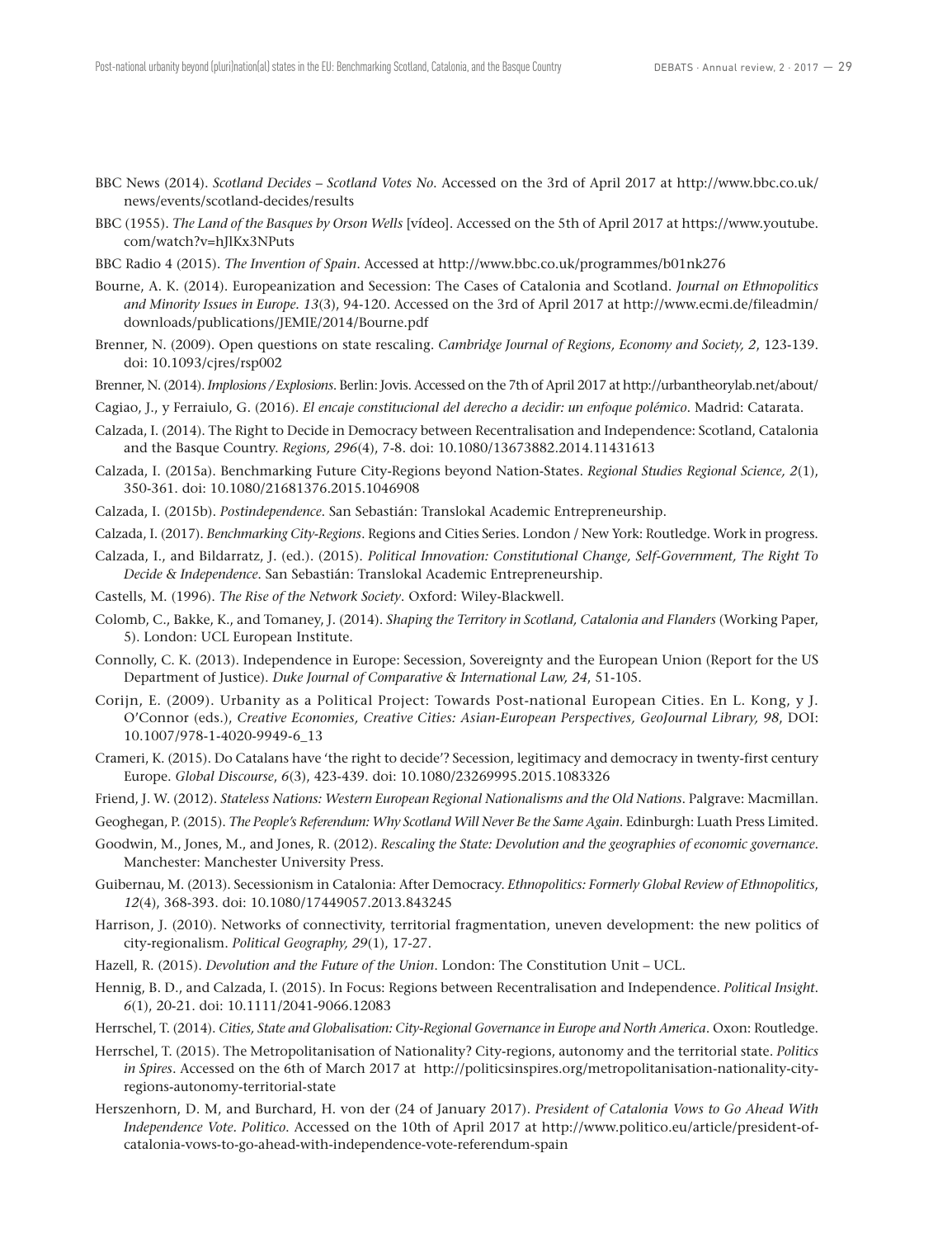- Jonas, A., and Moisio, S. (2016). City regionalism as geopolitical processes: A new framework for analysis. *Progress in Human Geography*, 1-21. doi: 10.1177/0309132516679897
- Katz, B., and Bradley, J. (2013). *The Metropolitan Revolution: How Cities and Metros Are Fixing Our Broken Politics and Fragile Economy*. Washington, D. C: Brookings Institution Press.
- Kay, J. (2009). *The economics of small states*. Edinburgh: David Hume Institute.
- Keating, M. (2017). Contesting European regions. *Regional Studies, 51*(1), 9-18. doi: 10.1080/00343404.2016.1227777
- Keating, M. (2001). *Plurinational Democracy. Stateless Nations in a Post-Sovereignty Era*. Oxford: Oxford University Press.
- Keating, M., and Harvey, M. (2014). *Small Nation in a Big World: What Scotland Can Learn*. Edinburgh: Luath Press.
- Keating, M. (1999). *The Politics of Modern Europe: The State and Political Authority in the Major Democracies*. Cheltenham: Edward Elgar.
- Khanna, P. (2016). *Connectography: Mapping the Global Network Revolution*. London: Weidenfeld & Nicholson.
- Martí, D., and Cetrà, D. (2016). The 2015 Catalan election: a de facto referendum on independence? *Regional & Federal Studies, 26*(1), 117-119. doi: 10.1080/13597566.2016.1145116
- Moncusí, A. (2016). ¿Comunidades imaginadas a contracorriente? La proyección política de los nacionalismos, en cuestión. *Debats. Revista de cultura, poder y sociedad, 130*(1), 19-30.
- Moreno, L. (2015). *Catalonia's in(ter)dependence and Europeanization* (Working paper, 7). Madrid: *Instituto de Políticas y Bienes Públicas* (IPP) CSIC. Accessed on the 3rd of April 2017 at http://ipp.csic.es/sites/default/files/content/ workpaper/2015/2015\_07\_ippwp\_moreno.pdf
- Moreno, L. (2016). Theory and Practice of Paradiplomacy: Subnational Governments in International Politics. *Regional & Federal Studies, 26(*2). doi: 10.1080/13597566.2016.1157072
- Morgan, K. J. (2013). The Rise of Metropolitics: Urban Governance in the Age of the City-Region. In N. Bradford and A. Bramwell (ed.), *Governing Urban Economies: Innovation and Inclusion in Canadian City-Regions* (p. 297-318). Toronto: University of Toronto Press.
- Muro, D., and Vlaskamp, M. C. (2016). How do prospects of EU membership influence support for secession? A survey experiment in Catalonia and Scotland. *West European Politics, 39*(6), 1115-1138. doi: 10.1080/01402382.2016.1149993
- OECD (2015). The Metropolitan Century. Understanding Urbanisation and its Consequences. París: OECD Publishing. doi: 10.1787/9789264228733-en
- Ohmae, K. (1995). *The End of the Nation State*. London: HarperCollins Publishers.
- Park, B. G. (2017). New spatial readings of the state. T*erritory, Politics, Governance, 5*(1), 1-4. Accessed on the 5th of April 2017 at https://doi.org/10.1080/21622671.2016.1275755
- Passi, A., and Metzger, J. (2017). Foregrounding the region. *Regional Studies, 51*(1), 19-30. doi: 10.1080/00343404.2016.1239818
- Politics in Spires (2015). Between Independence & Re-Centralisation: *Political Innovation in an Age of Devolution*. Accessed on the 5th of April 2017 at http://politicsinspires.org/independence-re-centralisation-political-innovation-agedevolution/
- Requejo, F. (2015). National Pluralism, Recognition, Federalism and Secession (or Hegel was a clever guy). In A. Gagnon, S. Keil, and S. Mueller (eds.), *Understanding Federalism and Federation* (p. 157-176). London: Ashgate.
- *The Economist* (19 of November 2016). The New Nationalism. Accessed on the 4th of April 2017 at http://www. economist.com/news/leaders/21710249-his-call-put-america-first-donald-trump-latest-recruit-dangerous
- Sassen, S. (2002). Towards post-national and denationalized citizenship. In E. F. Isin, and B. S. Turner, *Handbook of citizenship studies* (p. 277-292). London: SAGE Publications. doi: 10.4135/9781848608276.n17
- Scott, A. (2001). Global City-Regions. In A. Scott (ed.), *Global City-Regions: Trends, Theory, Policy* (p. 11-30). Oxford: Oxford University Press.
- Serrano, I. (2013). Just a matter of identity? Support for independence in Catalonia. *Regional & Federal Studies, 23*(5), 523-545. doi: 10.1080/13597566.2013.775945
- Uriarte, P. L. (2015). *El Concierto Económico Vasco: Una visión personal*. Concierto Plus.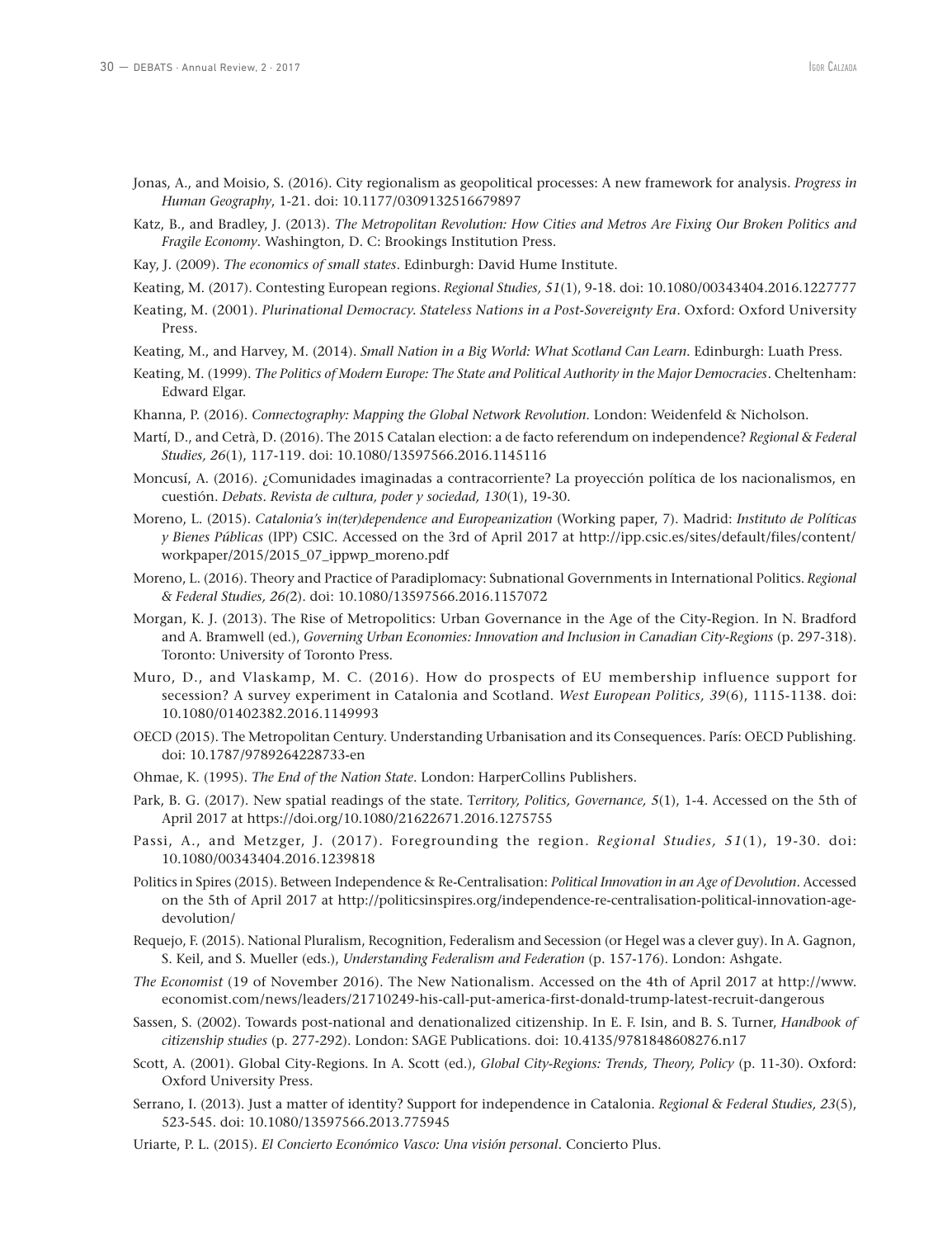*Washington Post* (2017). *Independence movements are a sign of European strength, not discord*. Accessed on the 7th of April 2017 at https://www.washingtonpost.com/news/worldviews/wp/2017/03/28/independence-movements-are-asign-of-european-strength-not-discord/?utm\_term=.7214613574cf

### BIOGRAPHIC NOTE

Dr. Igor Calzada, MBA, is a Lecturer, Research Fellow and Policy Adviser at the University of Oxford, co-ordinating the European strategy for the Urban Transformations Economic and Social Research Council (UK) programme and as a member of the Future of Cities Programme. In addition, he is a Lecturer in the MSc in Global Sustainable Cities program at the University of Strathclyde in Glasgow and Associate Fellow at Vrije Universiteit Brussel. His research focusses on comparing social, economic, technological, democratic, and politically-innovative processes in smart cities and city-regions (www.cityregions.org), paying special attention to cases of regional and metropolitan governance devolution and self-determination through the application of qualitative research methods both in Spain and the UK. He has over 15 years' experience in academia, in the public sector working as the Director of Innovation in the Basque regional government, and in the private sector as a senior consultant on the Mondragon Co-operative Corporation (www.mondragon-corporation.com; Spain). For more information see: www.igorcalzada.com/about.